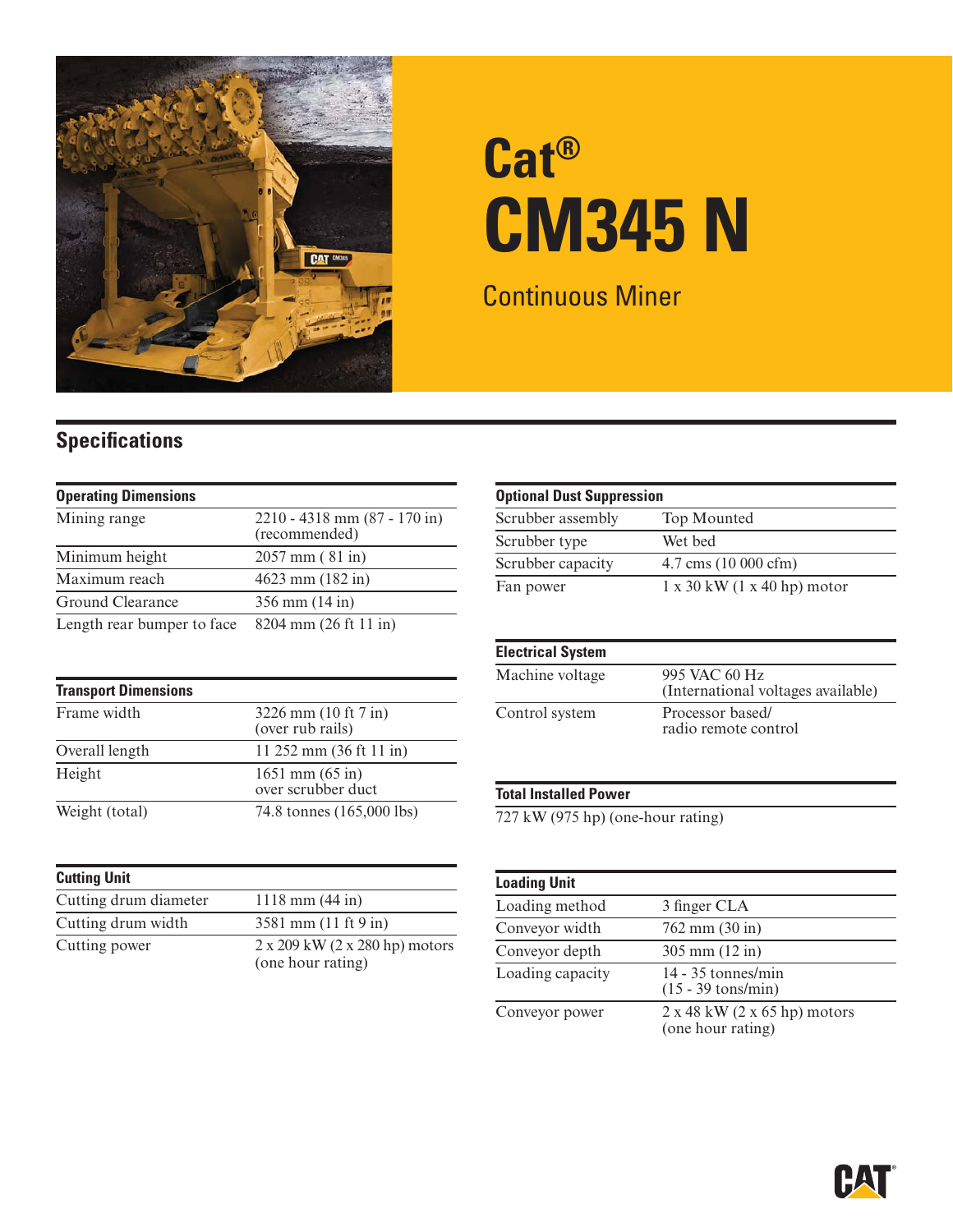## **Continuous Miner-CM345 N**

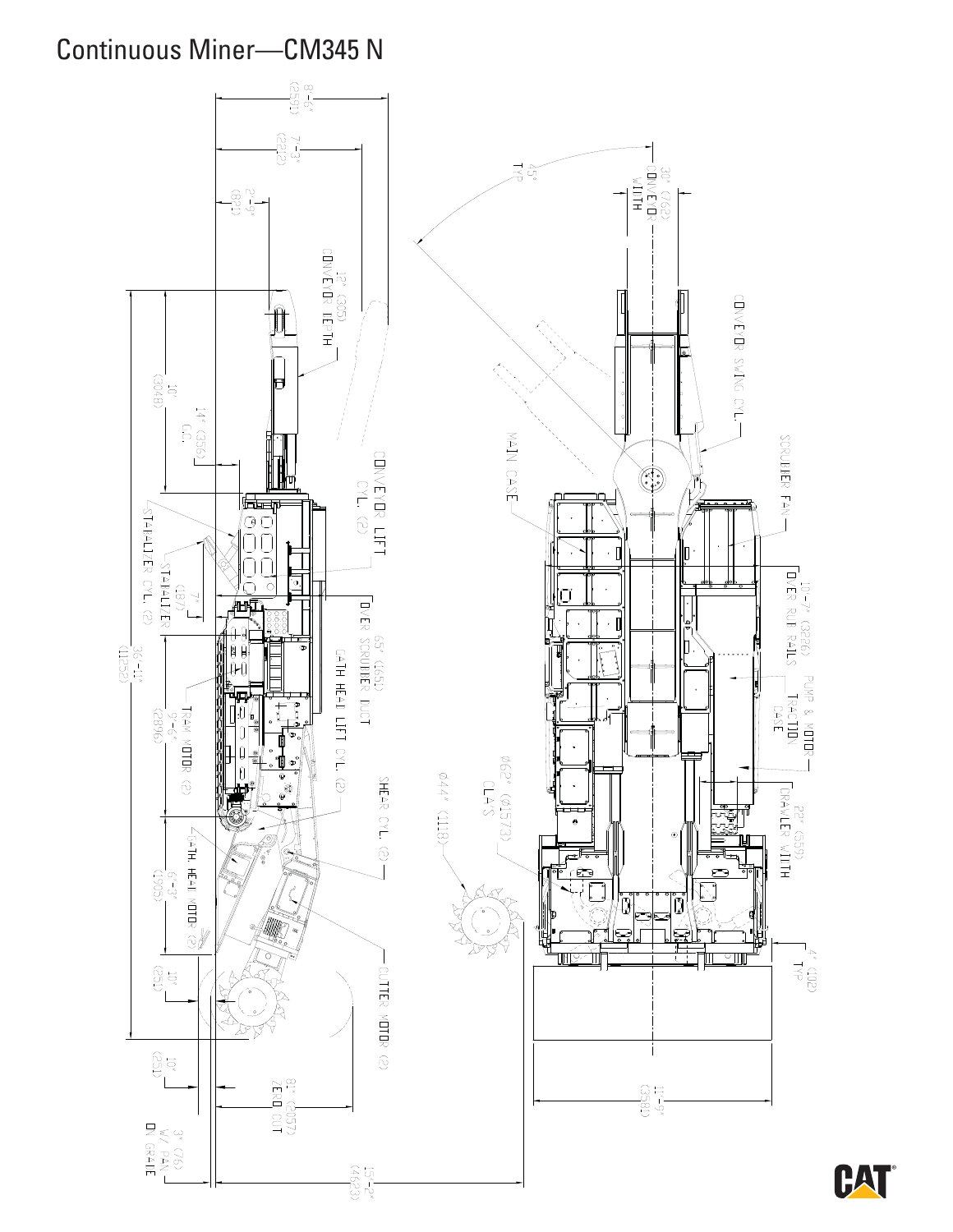## Continuous Miner—CM345 N

#### **Traction Unit**

| Crawler chain width     | 559 mm (22 in)                                     |
|-------------------------|----------------------------------------------------|
| Crawler assembly length | 2896 mm (9 ft 6 in)                                |
| Ground pressure         | 227 kPa (32.9 psi)                                 |
| Crawler speed           | $0 - 23$ m/min $(0 - 75$ fpm)                      |
| Traction power          | 2 x 82 kW (2 x 110 hp) AC/VFD<br>(one-hour rating) |

#### **Pump Unit**

Pump power 1 x 48 kW (1 x 65 hp) motor (one-hour rating)

![](_page_2_Picture_6.jpeg)